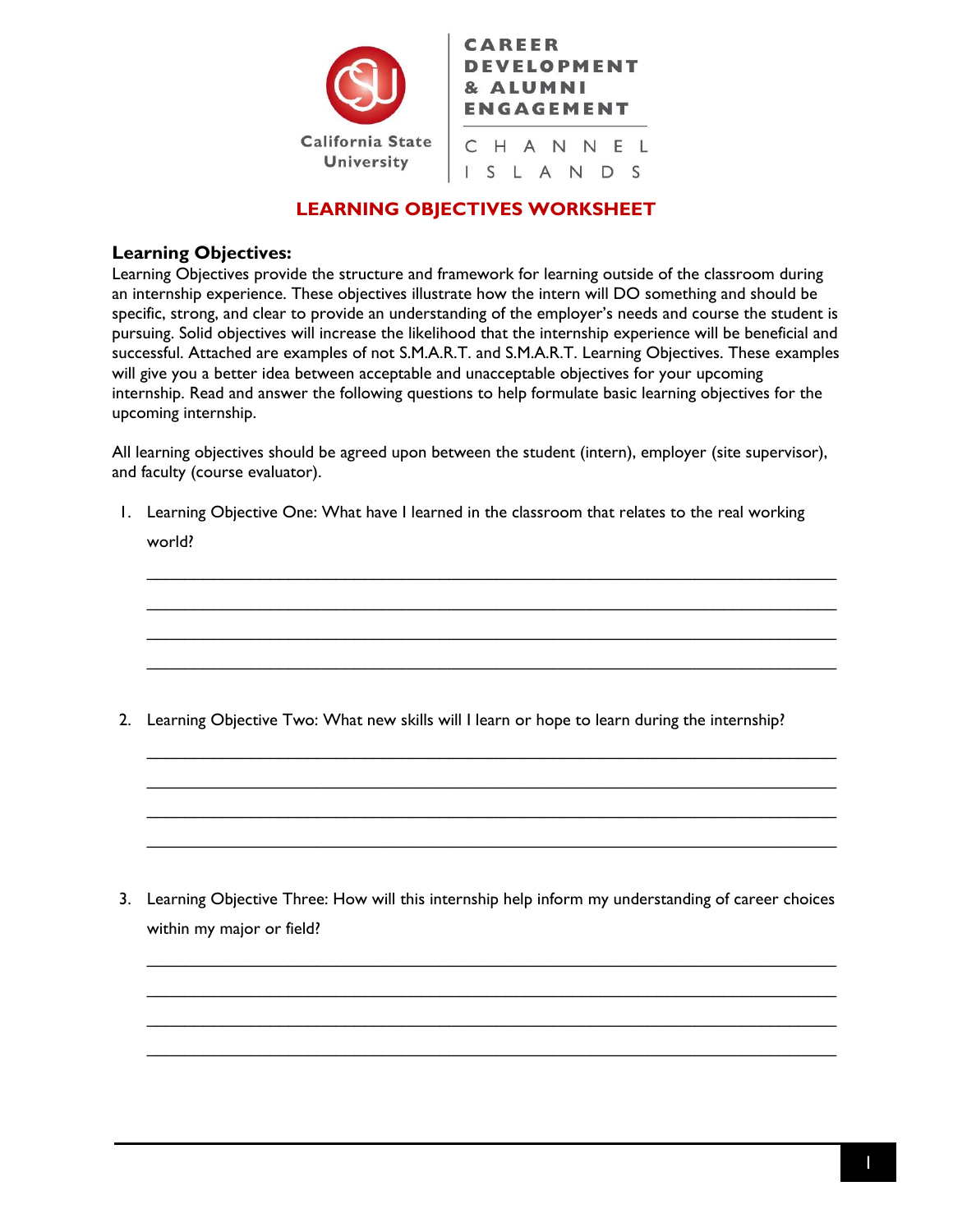# **Learning Objectives for Internships**

Learning objectives provide the foundation and framework for learning during an internship experience. The learning objectives developed should answer the question, "What will I be able to do as a result of this internship experience?"

**Apply Classroom Theory:** What have I learned in the classroom, which relates to the world of work? How are the concepts I have read about in textbooks applied in practice? What theories, ideas, or concepts might be applied in my career area?

**Skill Development:** What new skills will I learn or hope to learn during the internship? Some skills you may have the chance to develop include operating office or computer equipment; handling a variety of situations simultaneously; organizing or analyzing data, records, or budgets; or improving teamwork, writing, and speaking abilities. Assignments and work environment will determine the types of skills developed.

**Personal Development:** How will I benefit personally from the internship experience? During your internship, make a special effort to observe the personal style of supervisors and colleagues. Be able to identify clear examples of leadership styles that either promote good working relationships or hinder a productive work environment. Note how to deal with pressure, tension, and praise in work relationships.

It is important to understand how to communicate knowledge to strangers, supervisors, and peers. Be aware of when to speak and when to listen. Try to understand the employer's organizational chart (formal or informal). What is a typical career path? What sort of education and experience is normally required in each line of work?

What can you learn about laws, taxes, and fringe benefits that are important to employees in this field? What grievances are there? What are the personal satisfactions and rewards? Try to obtain knowledge of job opportunities available in this field. Become familiar with occupational literature and professional organizations.

**Be Specific:** Learning objectives should be specific to provide understanding of your needs and direction. Concrete objectives will increase the likelihood that the internship will be successful.

**Use Action Verbs:** Learning objectives illustrate how you will **DO** something. Action verbs help develop strong, clear objectives.

| <b>S.M.A.R.T. Learning Objectives to help generate Outcomes</b> |                                                                                                                                                         |  |
|-----------------------------------------------------------------|---------------------------------------------------------------------------------------------------------------------------------------------------------|--|
| <b>Specific</b>                                                 | Provide a specific objective such as Who, What, Where, When, Which and Why.                                                                             |  |
| Measurable                                                      | Measure your progress of each objective you set, stay on track; reach specific dates so you<br>know when you accomplish something.                      |  |
| <b>Attainable</b>                                               | Develop attitudes, skills and abilities that will enable you to attain any goal you set for yourself<br>as long as you use your internship time wisely. |  |
| Realistic                                                       | An objective must be realistic so that it can represent something you are willing and able to<br>work toward.                                           |  |
| <b>T</b> imely                                                  | Set a timeframe for yourself so your objective can be completed within a certain period of<br>time.                                                     |  |